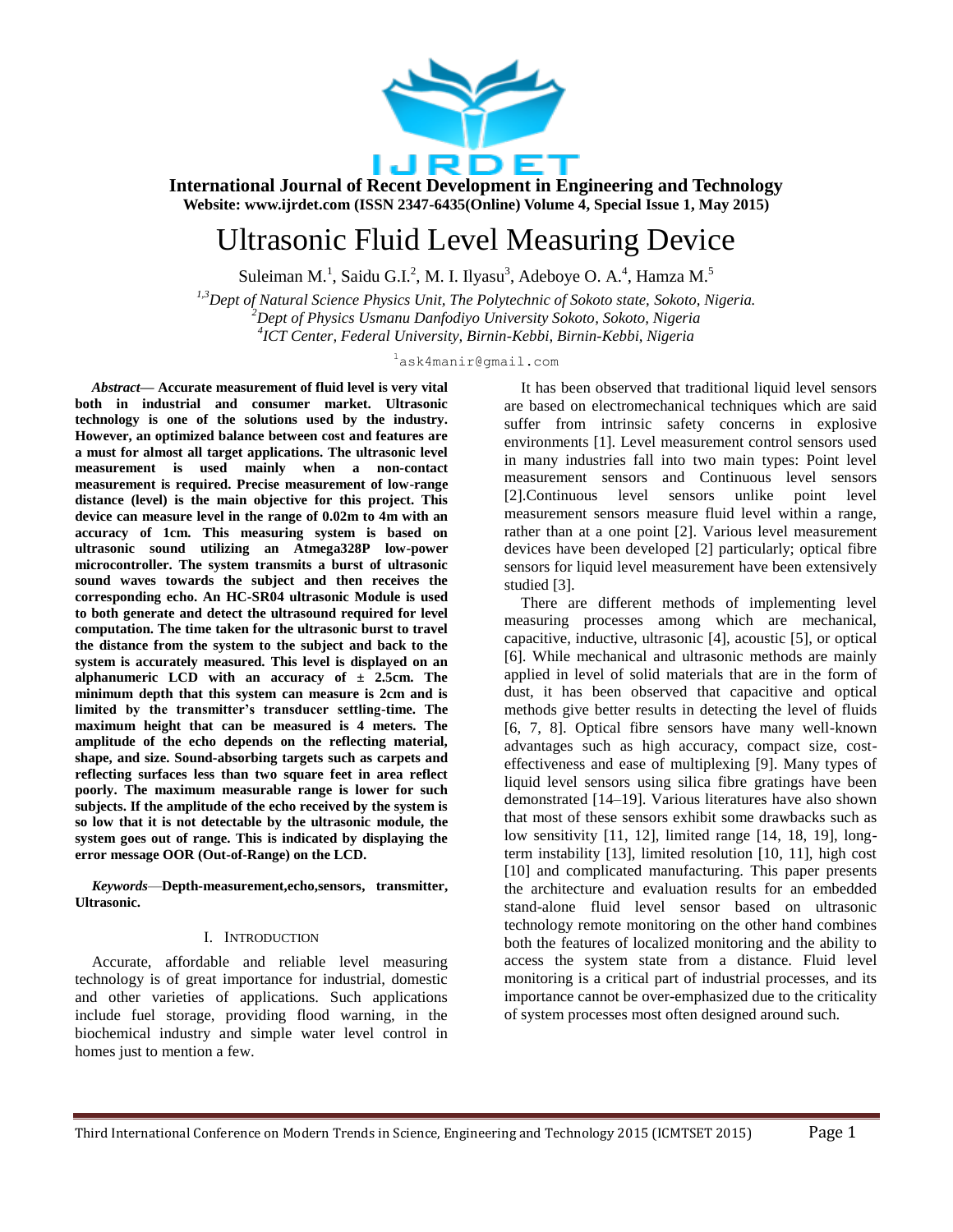

#### II. SYSTEM DESIGN

Ultrasonic non-contact measurement was chosen over other forms of non-contact measurement based on the under-listed reasons:

- 1. First of all, it is because of its speed. Ultrasonic waves travelled at speed of sound which is, 343 m/s. This kind of speed is not too fast for MCU's in Atmega to measure accurately. So, practically it will take about 20 ns (nanoseconds) for the wavefronts to reflect back from a surface located 3 m away.
- 2. Ultrasonic waves travels more narrow, like beam than normal sound wave. This actually helps the sensor detect the obstacles that are exactly in line with it only.
- 3. Ultrasonic waves are not hazardous to humans.
- 4. Ultrasonic requires very little system complexity to implement successfully.

### III. SPEED OF SOUND

The speed which sound travels depends on the medium which it passes through. In general, the speed of sound is proportional (the square root of the ratio) to the stiffness of the medium and its density. This is a fundamental property of the medium. Physical properties and the speed of sound change with the conditions in the environment. The speed of sound in the air depends on the temperature. In the air speed is approximately 345 m/s, in water 1500 m/s and in a bar of steel 5000 m/s.

A common use of ultrasound is for range finding. This use is also called sonar. Sonar works similarly to radar. An ultrasonic pulse is generated in a particular direction. If there is an object in the way of this pulse, the pulse is reflected back to the sender as an echo and is detected. Measuring the difference in time between the pulse transmitted and the echo received, it is possible to determine how far away the object is. Bats use a variety of ultrasonic ranging (echolocation) to detect their prey.

### *A. Sound reflection*

To measure the distance of a sound signal transmitted, it needs to be reflected. This sound signal is a longitudinal sound wave that strikes a flat surface. Sound is then reflected, provided that the dimension of the reflective surface is large compared to the wavelength of the sound.

## *B. Surface*

An ideal target surface is hard and smooth. This surface reflects a greater amount of signal than a soft, rough surface. A weak echo is the result of a small or soft object. This reduces the operating distance of an ultrasonic sensor and decreases its accuracy.

#### *C. Distance*

The shorter the distance from the ultrasonic sensor to an object, the stronger the returning echo is. Therefore, as the distance increases, the object requires better reflective characteristics to return a sufficient echo.

### *D. Size*

A large object has more surfaces to reflect the signal than a small one. The surface area recognized as the target is generally the area closest to the sensor.

## *E. Angle*

The inclination of an objects' surface facing the ultrasonic sensor affects how the object reflects. The portion perpendicular to the sensor returns the echo. If the entire object is at a greater angle, the signal is then reflected away from the sensor and no echo is detected.

## IV. TEMPERATURE

The velocity of sound in a medium varies with temperature. So, the time taken by the sound to echo back to the receiver will vary and since this time of flight is proportional to the measured distance.

The measured distance will vary with the variation in temperature. Thus the variation in temperature introduces errors in the measurement.

The sound wave propagation speed in the air depends on the temperature. So, to measure the distance more correctly, it is necessary to compensate according to the temperature. The sound wave propagation speed can be calculated using this formula:

 $V = 331.5 + 0.6 * T$  [m/sec]

Where  $T =$  measured temperature ( $\degree$ C)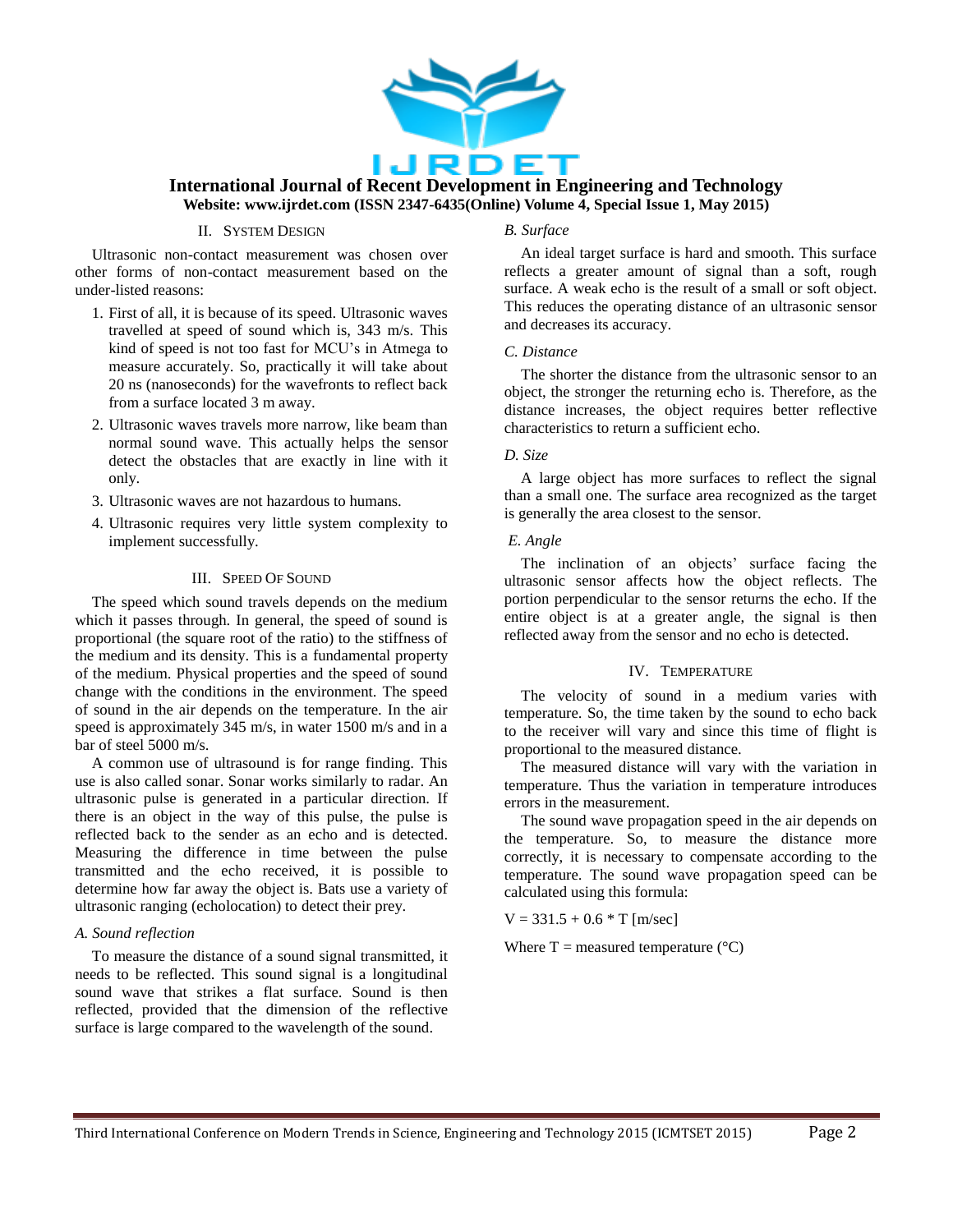



**Figure 1. Sound Reflection Cases.**

An HC-SR04 COTS ultrasonic ranging module was used at the level sensing front-end. The module was interfaced with an Atmega328 8-bit microcontroller for computations and display on the LCD human-machine interface (HMI). The ranging module is capable of measurements from 2cm out to 4 meters, with a resounding accuracy. Its flexibility and ease of use compared with other available market offerings made it a choice sensor for use in this endeavor.

The HC-SR04 drives the transmitter transducer with a 12-cycle burst of 40-kHz square-wave signal derived from the crystal oscillator, and the receiver transducer receives the echo. The module sets an output pin high once the wave is transmitted, and keeps it high for the duration corresponding to the distance measured, or high for 38mS in the case of an out-of-range measurement.

The Timer1 in the Atmega328P microcontroller is configured for a 1-μs count resolution, which is more than adequate for this application. The measurement time base is very stable as it is derived from a quartz-crystal oscillator. The captured count is the measure of the time taken for the ultrasonic burst to travel the distance from the system to the subject and back to the system. The distance in inches from the system to the subject is computed by the microcontroller using this measured time and displayed on the LCD.





Since the speed of sound is temperature dependent, the measured reading will be less accurate at temperatures other than room temperature. To offer reliability in accuracy of the computed distance, an LM35 temperature sensor is incorporated, and distance compensation was employed to allow the system to measure accurately over a wide range of temperatures. The measured distance and temperature data could also be stored in the flash memory if required.

Table I gives an illustration of the spread in the speed of sound in air at different temperatures. This solidifies the argument in support of dynamic temperature-compensated adjustment of the reference sound velocity.

| Temperature of Air °C | Speed of Sound C in<br>m/s | Density of Air in<br>kg/m3 | Acoustic Impedance of<br>Air Z in N- s/m3 |
|-----------------------|----------------------------|----------------------------|-------------------------------------------|
| $-10$                 | 325.4                      | 1.341                      | 436.5                                     |
| $-5$                  | 328.5                      | 1.316                      | 432.4                                     |
| 0                     | 331.5                      | 1.293                      | 428.3                                     |
| 5                     | 334.5                      | 1.269                      | 424.5                                     |
| 10                    | 337.5                      | 1.247                      | 420.7                                     |
| 15                    | 340.5                      | 1.225                      | 417.0                                     |
| 20                    | 343.4                      | 1.204                      | 413.5                                     |
| 25                    | 346.3                      | 1.184                      | 410.0                                     |
| 30                    | 349.2                      | 1.164                      | 406.6                                     |

**Table I Speed Of Sound In Air At Different Temperatures**

The reference speed of sound used for calculating the actual distance between the ranging module and the process fluid surface was that computed from the temperaturecompensating code block shown below.

*#define kelvin (float)273.160*

*#define molarGasConstant (float)(286.90)*

*float adjustedVelocity(float val)*

*{val=(1.40\*(val+kelvin)\*(molarGasConstant));*

*return(sqrtf(val));}*

The calculated temperature value was inputted into the temperature-compensation block to calculate the adjusted temperature-influenced speed of sound used for subsequent level calculations.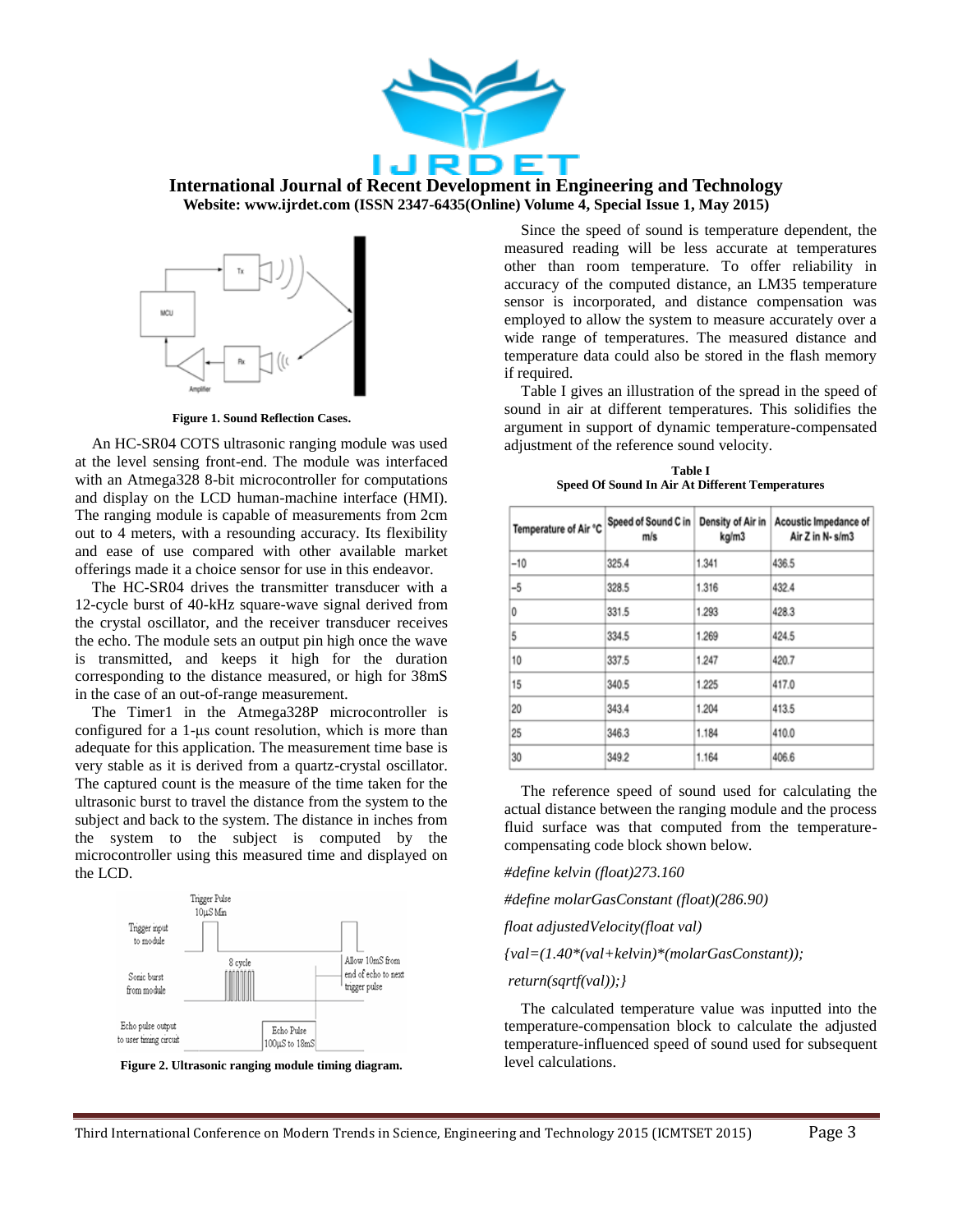

## V. SYSTEM COMPONENTS

The measurement system was designed around different subsystems. These subsystems comprise the power supply, microcontroller, liquid crystal display, temperature sensor.



**Figure 3. System Schematic Diagram.**

A simple 5-volt SMPS power block was used for system power source. The Atmega328p 8-bit microcontroller was adopted as it provides the required features needed for system realization, besides having an ample amount of FLASH memory size and RAM required for the arithmetic operations.

Temperature compensation was effected using the LM35 analog temperature sensor.

This sensor was selected because of its availability and most especially its linear temperature-output scaling, beside its wide-ranging measurement range.

As the speed of measurement was not required to be too fast (1-second interval), floating point operation calculation was used for precision. The ICCAVR High Level Language (HLL) C compiler was used for source code translation to hex files as it enabled the use of standard C functions and features to be used in the firmware.

#### VI. SYSTEM TESTING

This experiment was done at a 25ºC and that increased the error. It consisted of measuring the distance from the device to a flat wall. Six measurements were done in this experiment. A measuring tape was carefully used to measure the distance 5 times and the average taken then the device was used to measure the same distance. The results were tabulated and error evaluated.

**TABLE II RANGE MEASUREMENTS WITH ERROR**

| Mean Actual distance (cm) | Measured<br>$distance$ (cm) | Error<br>(cm) |
|---------------------------|-----------------------------|---------------|
| 50                        | 51                          | $+1$          |
| 75                        | 77                          | $+2$          |
| 100                       | 100                         |               |
| 150                       | 151                         | $+1$          |
| 200                       | 202                         | $+2$          |
| 250                       | 251                         | $+1$          |

The percentage error was then calculated.

%Error = [(Estimate-Actual)/Actual]\*100%

% error =  $[(50+75+100+150+200+250)$ (51+77+101+151+202+251) / (50+75+100+150+ 200 +250)] x 100 %

% error = [(825-833) /825] x 100 %

% error =  $0.9696$ 

#### VII. CONCLUSION

A low-power temperature-compensated liquid monitoring system using ultrasonic sensors was developed. The system was tested and found to be running as expected. The features of the microcontroller were utilized to build an efficient system which was both low-power and was easy to maintain. The installation of the system is easy and makes it more compatible for different environments.

The temperature-correcting feature of the system was fully tested and worked satisfactorily.

#### **REFERENCES**

- [1] D. S. Montero and C. Vázquez (2012) Polymer Optical Fiber Intensity-Based Sensor for Liquid-Level Measurements in Volumetric Flasks for Industrial Application. ISRN Sensor Networks<br>Volume (2012), Article ID 618136, 7 pages Volume (2012), Article ID 618136, 7 pages http://dx.doi.org/10.5402/2012/618136
- [2] K. S. C. Kuang, S. T. Quek, and M. Maalej, "Remote flood monitoring system based on plastic optical fibres and wireless motes," Sensors and Actuators A, vol. 147, no. 2, pp. 449-455, 2008. View at Publisher • View at Google Scholar • View at Scopus